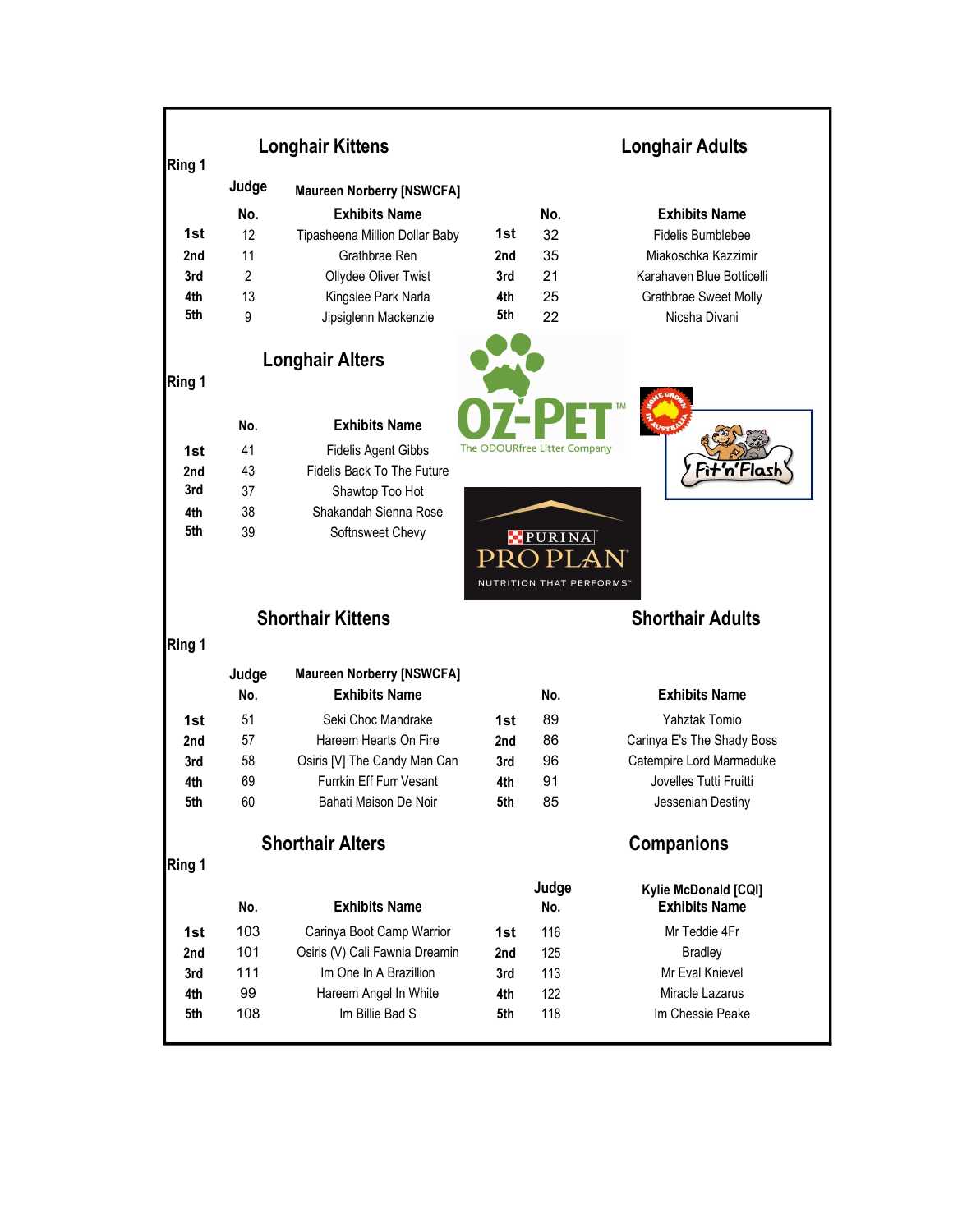| Ring 2     |              | <b>Longhair Kittens</b>                                    | <b>Longhair Adults</b> |              |                                             |
|------------|--------------|------------------------------------------------------------|------------------------|--------------|---------------------------------------------|
|            | Judge        | Jo-Ann Frank [QFA]                                         |                        |              |                                             |
|            | No.          | <b>Exhibits Name</b>                                       |                        | No.          | <b>Exhibits Name</b>                        |
| 1st        | 12           | Tipasheena Million Dollar Baby                             | 1st                    | 25           | Grathbrae Sweet Molly                       |
| 2nd        | 18           | Miakoschka Evva                                            | 2nd                    | 35           | Miakoschka Kazzimir                         |
| 3rd        | 3            | Jodalyn Little Boy Baloo                                   | 3rd                    | 32           | Fidelis Bumblebee                           |
| 4th        | 13           | Kingslee Park Narla                                        | 4th                    | 21           | Karahaven Blue Botticelli                   |
| 5th        | 10           | Tipasheena Try To Be Good                                  | 5th                    | 22           | Nicsha Divani                               |
|            |              | <b>Longhair Alters</b>                                     |                        |              |                                             |
| Ring 2     |              |                                                            |                        |              |                                             |
|            | No.          | <b>Exhibits Name</b>                                       |                        |              |                                             |
| 1st        | 44           | <b>Fidelis The Magistrate</b>                              |                        |              |                                             |
| 2nd        | 46           | Fidelis Fire N Ice                                         |                        |              | AUSTRALIAN MADE AND OWNED SINCE 1974        |
| 3rd        | 37           | Shawtop Too Hot                                            |                        |              |                                             |
| 4th        | 39           | Softnsweet Chevy                                           |                        |              |                                             |
|            |              |                                                            |                        |              |                                             |
| 5th        | 43           | Fidelis Back To The Future                                 |                        |              | LickiMat®                                   |
|            |              | <b>Shorthair Kittens</b>                                   |                        |              | <b>Shorthair Adults</b>                     |
|            |              |                                                            |                        |              |                                             |
|            |              |                                                            |                        |              |                                             |
|            | Judge<br>No. | Jo-Ann Frank [QFA]<br><b>Exhibits Name</b>                 |                        | No.          | <b>Exhibits Name</b>                        |
|            |              |                                                            |                        |              |                                             |
| 1st        | 60           | Bahati Maison De Noir                                      | 1st                    | 83           | Hareem Sugar 'N' Spice                      |
| 2nd        | 51           | Seki Choc Mandrake                                         | 2nd                    | 96           | Catempire Lord Marmaduke                    |
| 3rd        | 82<br>57     | Adelhills Danerys Passion<br>Hareem Hearts On Fire         | 3rd                    | 90           | Yahztak Tam No Rairakku Oji                 |
| 4th<br>5th | 62           | Yahztak Konyakkudaiyamondo                                 | 4th<br>5th             | 93<br>95     | Furrkin Milkin It<br>Archangeli Angel Dust  |
| Ring 2     |              | <b>Shorthair Alters</b>                                    |                        |              | <b>Companions</b>                           |
| Ring 2     |              |                                                            |                        |              |                                             |
|            | No.          | <b>Exhibits Name</b>                                       |                        | Judge<br>No. | Keith Harding [CQI]<br><b>Exhibits Name</b> |
| 1st        | 103          |                                                            | 1st                    |              |                                             |
| 2nd        | 102          | Carinya Boot Camp Warrior<br><b>Frascott Roll The Dice</b> | 2nd                    | 125          | <b>Bradley</b>                              |
| 3rd        | 108          | Im Billie Bad S                                            | 3rd                    | 115<br>124   | Cleopatra                                   |
| 4th        | 107          | Kittykatz Calamity Jane                                    | 4th                    | 114          | Mr Master Abominable Snowman<br>Mirabella   |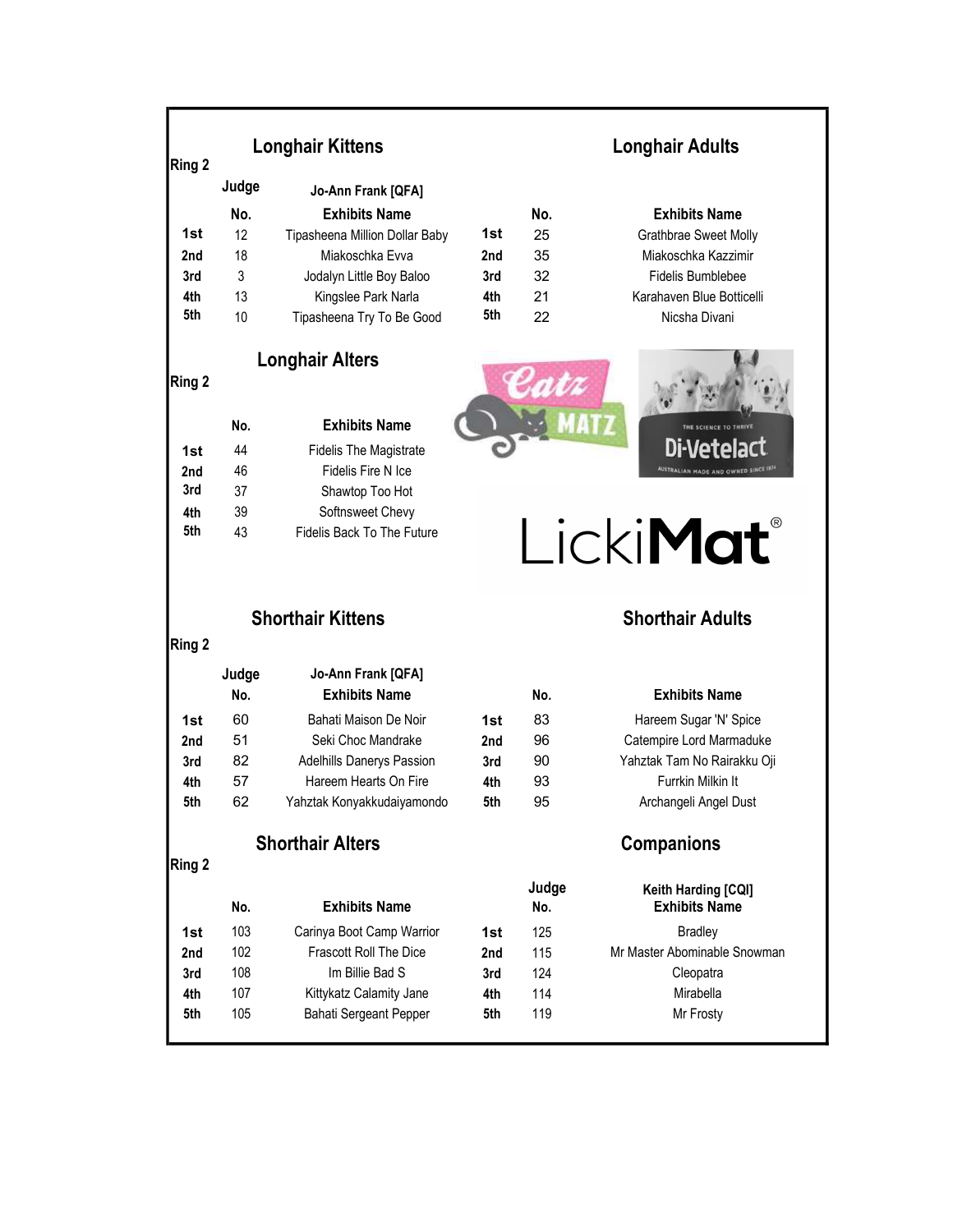| Ring 3 |                      | <b>Longhair Kittens</b>                              | <b>Longhair Adults</b> |       |                                       |
|--------|----------------------|------------------------------------------------------|------------------------|-------|---------------------------------------|
|        | Judge                | Keith Harding [CQI]                                  |                        |       |                                       |
|        | No.                  | <b>Exhibits Name</b>                                 |                        | No.   | <b>Exhibits Name</b>                  |
| 1st    | 12                   | Tipasheena Million Dollar Baby                       | 1st                    | 35    | Miakoschka Kazzimir                   |
| 2nd    | 3                    | Jodalyn Little Boy Baloo                             | 2nd                    | 27    | Grathbrae Touch Of Class              |
| 3rd    | 2                    | Ollydee Oliver Twist                                 | 3rd                    | 32    | <b>Fidelis Bumblebee</b>              |
| 4th    | 1                    | Twomor Knight Ryder                                  | 4th                    | 24    | Kiwimagic Two Worlds Collide [Imp NZ] |
| 5th    | 13                   | Kingslee Park Narla                                  | 5th                    | 33    | <b>Fidelis The Wolverine</b>          |
| Ring 3 |                      | <b>Longhair Alters</b>                               |                        |       | <b>Chemical</b>                       |
|        | No.                  | <b>Exhibits Name</b>                                 |                        |       |                                       |
| 1st    | 39                   | Softnsweet Chevy                                     |                        |       |                                       |
| 2nd    | 44                   | <b>Fidelis The Magistrate</b>                        |                        |       | -ye twy                               |
| 3rd    | 37                   | Shawtop Too Hot                                      |                        |       |                                       |
| 4th    | 38                   | Shakandah Sienna Rose                                |                        |       |                                       |
| 5th    | 46                   | Fidelis Fire N Ice                                   |                        |       | Tear Stain Remover                    |
|        | <b>Langford Vets</b> | <b>Die University of</b><br><b>Shorthair Kittens</b> |                        |       | <b>Shorthair Adults</b>               |
| Ring 3 |                      |                                                      |                        |       |                                       |
|        | Judge<br>No.         | Nikki James [NSWCFA]<br><b>Exhibits Name</b>         |                        | No.   | <b>Exhibits Name</b>                  |
| 1st    | 52                   | Hareem Unchain My Heart                              | 1st                    | 90    | Yahztak Tam No Rairakku Oji           |
| 2nd    | 62                   | Yahztak Konyakkudaiyamondo                           | 2nd                    | 96    | Catempire Lord Marmaduke              |
| 3rd    | 58                   | Osiris [V] The Candy Man Can                         | 3rd                    | 89    | Yahztak Tomio                         |
| 4th    | 69                   | <b>Furrkin Fff Furr Vesant</b>                       | 4th                    | 87    | Jovelles Blame It On Da Rayne         |
| 5th    | 81                   | Catempire Lady Sybella                               | 5th                    | 83    | Hareem Sugar 'N' Spice                |
| Ring 3 |                      |                                                      |                        |       | <b>Companions</b>                     |
|        |                      |                                                      |                        | Judge | Nikki James [NSWCFA]                  |
|        | No.                  | <b>Exhibits Name</b>                                 |                        | No.   | <b>Exhibits Name</b>                  |
| 1st    | 110                  | Furrkin Just Grin And Bare It                        | 1st                    | 118   | Im Chessie Peake                      |
| 2nd    | 105                  | <b>Bahati Sergeant Pepper</b>                        | 2nd                    | 125   | <b>Bradley</b>                        |
| 3rd    | 107                  | Kittykatz Calamity Jane                              | 3rd                    | 122   | Miracle Lazarus                       |
| 4th    | 101                  | Osiris (V) Cali Fawnia Dreamin                       | 4th                    | 124   | Cleopatra                             |
| 5th    | 98                   | Elygrad Prince O Diamonds                            | 5th                    | 114   | Mirabella                             |
|        |                      |                                                      |                        |       |                                       |